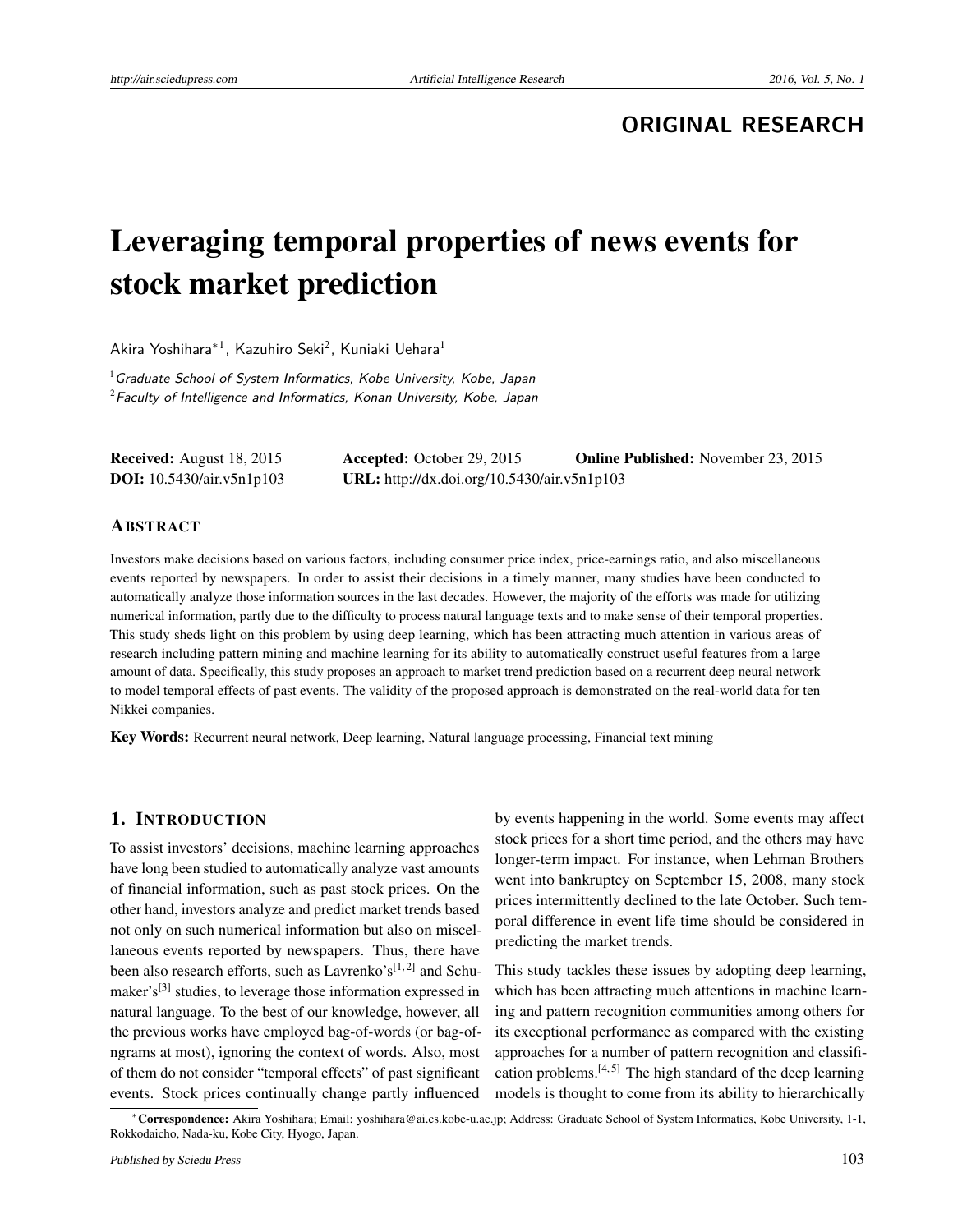learn useful features from a large amount of data, which could be beneficial to learn the context of words when applied to natural language texts. In fact, the deep learning models have been also explored in natural language process-ing (NLP). For example, Socher<sup>[\[6\]](#page-7-5)</sup> reported high accuracy for predicting the sentiment of a sentence by using a model extending the autoencoder, one of the important models of deep learning.

Among the existing models of deep learning, we employ a type of recurrent models, called Recurrent Neural Networks-Restricted Boltzmann Machine (RNN-RBM)<sup>[\[7\]](#page-7-6)</sup> for dealing with the temporal effects mentioned above and combine it with Deep Belief Network (DBN). This study is the first attempt to adopt and analyze this particular model for market trend prediction or NLP at large.

# <span id="page-1-0"></span>2. RELATED WORK

This section first introduces previous work for estimating the trend of stock prices. Then, we summarize the fundamental models of deep learning and more advanced models that can be applied to time-series data.

# 2.1 Prediction of stock price trends through text analysis

There has been a great deal of research for predicting the trend of stock prices based on numerical information in the last decade by using machine learning techniques, such as support vector machines (SVM).<sup>[\[8](#page-7-7)[–11\]](#page-7-8)</sup> For example, Tay<sup>[\[11\]](#page-7-8)</sup> determined input variables (features) of an SVM as lagged relative difference in percentage of price (RDP) values based on five-day periods. Their experiment showed that the SVM outperformed a back-propagation neural network. However, these models would be unreliable in predicting the movement of stock prices when significant events (*e.g.*, a bankruptcy of a global financial firm) happened since such events would first appear in the news, not in the past numerical information (*e.g.*, last five days' stock prices).

A natural approach would be to take advantage of news articles and a number of research efforts have been devoted in this direction.<sup>[\[1–](#page-7-0)[3,](#page-7-2) [12–](#page-7-9)[14\]](#page-7-10)</sup> Performing linguistic analyses on such textual information may enable us to predict a sharp decline/surge of stock prices. For instance, Lavrenko<sup>[\[1,](#page-7-0)[2\]](#page-7-1)</sup> predicted the trend of stock prices from money-market articles. First, he smoothed the time series of stock prices by piecewise linear regression<sup>[\[15\]](#page-7-11)</sup> and defined each segment as a trend. Next, he clustered the segments based on features including the length and slope of a line segment. He regarded each article published within five hours prior to each trend as those affecting the trend and built language models from those articles. The language models were used

to estimate the the likelihood of each trend (up and down) for immediate future on the evidence of the contents of an article in evaluation. A problem underlying these studies is the difficulty to identify useful features to represent natural language texts. Ding *et al.*<sup>[\[16\]](#page-7-12)</sup> used an approach for Open Information Extraction (IE) and extracted as features various structured events from a large collection of news articles so as to predict S&P 500. They adopted a deep learning model for prediction and reported better performance than SVM. A limitation of these study is that they do not consider temporal properties, *i.e.*, the effects of past significant events.

We tackle the issue by employing a deep recurrent neural network, which would be beneficial to automatically identify useful features given a large amount of texts and to incorporate temporal properties.

#### 2.2 Basic deep learning models

#### 2.2.1 *Restricted Boltzmann Machines*

Restricted Boltzmann Machines (RBMs)<sup>[\[17\]](#page-7-13)</sup> are one of the probabilistic deep learning models. An RBM defines joint distribution of visible and hidden layers, denoted as  $\vec{v}$  and  $\vec{h}$ , respectively, through energy function *E*:

$$
P(\vec{v}, \vec{h}) = e^{-E(\vec{v}, \vec{h})}/Z \tag{1}
$$

$$
E(\vec{v}, \vec{h}) = -b_v^T \vec{v} - b_h^T \vec{h} - \vec{h}^T W \vec{v}
$$
 (2)

where *W* represents the weights matrix,  $b_v$  and  $b_h$  are bias terms of visible and hidden layers, respectively, and *Z* is a regularization term. Given  $\vec{v}$ , hidden units  $h_i \in \{0, 1\}$  are computed as follows:

$$
P(h_i = 1|\vec{v}) = \sigma(b_{h_i} + W_i \vec{v}) \tag{3}
$$

where  $\sigma(\cdot)$  is a sigmoid function. Similarly, given  $\vec{h}$ , visible units  $v_i \in \{0, 1\}$  are computed as follows:

$$
P(v_j = 1|\vec{h}) = \sigma(b_{v_j} + W_j^T \vec{h}). \tag{4}
$$

Then, marginal probability  $P(\vec{v})$  is computed with freeenergy  $F(\vec{v})$ .

$$
P(\vec{v}) = e^{-F(\vec{v})}/Z \tag{5}
$$

$$
F(\vec{v}) = -b_v^T \vec{v} - \sum_i \log(1 + e^{b_{h_i} + \vec{W}_i v}) \qquad (6)
$$

This model is trained by maximizing log likelihood of  $P(\vec{v})$ . Calculating the gradient of the log likelihood yields two terms, which are called positive and negative terms, respectively.

However, the computation of the negative term is computationally costly and and is often approximated by Gibbs sampling. This approximation method is called Contrastive Divergence.<sup>[\[18\]](#page-7-14)</sup>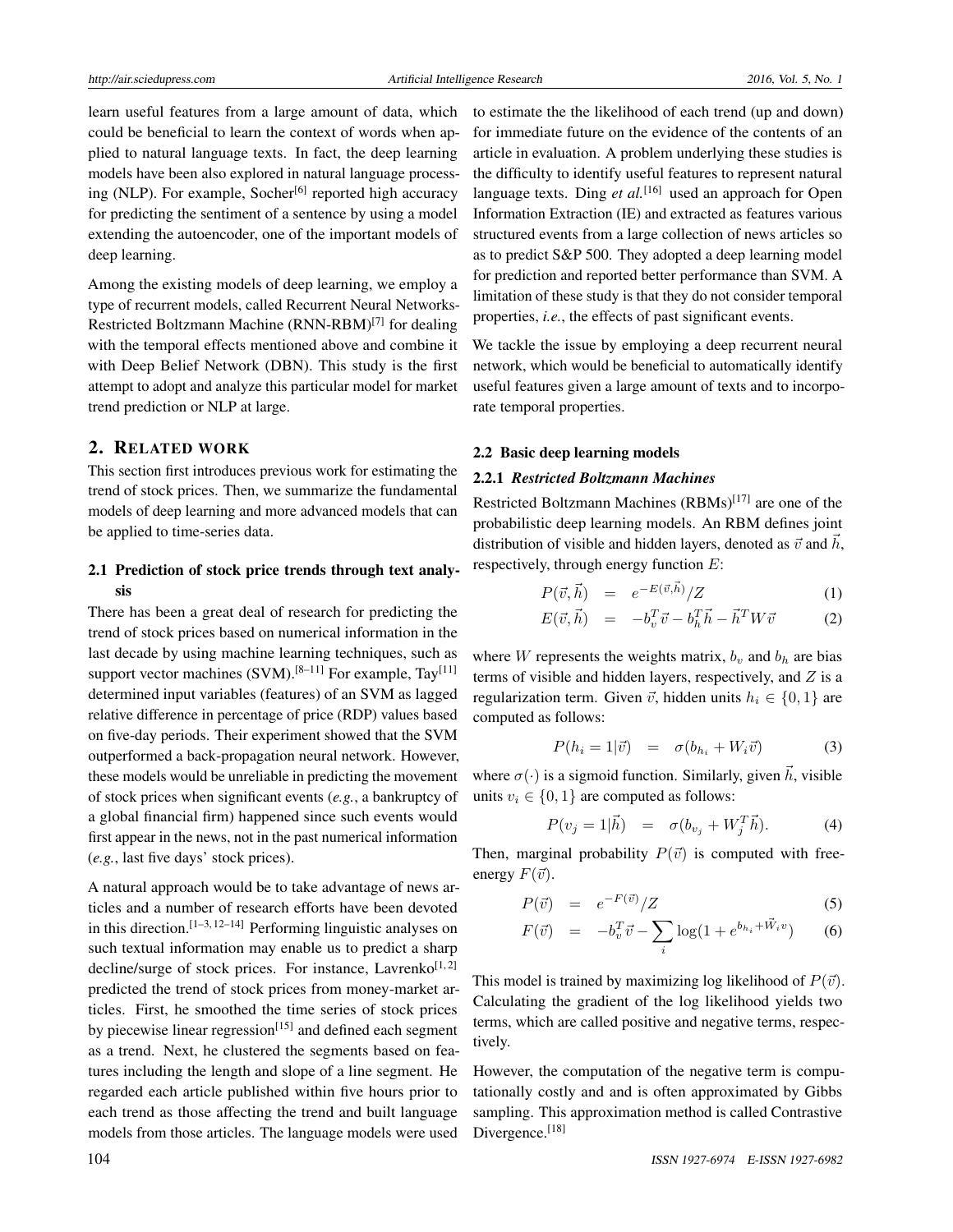#### 2.2.2 *Deep Belief Networks*

A DBN $^{[19]}$  $^{[19]}$  $^{[19]}$  is built up with a hierarchical stack of RBMs. Compared to an RBM, a DBN has a different representational ability owing to the connections between hidden layers.

Training of a DBN falls into two categories, pre-training and fine-tuning.<sup>[\[20\]](#page-7-16)</sup> In pre-training, RBMs stacked hierarchically are divided individually, and each RBM conducts the aforementioned training. In fine-tuning, supervised learning is performed with parameters calculated in pre-training. First, a layer of logistic regression is added to a DBN as an output layer. This enables calculation of estimate values based on parameters trained. Second, an error between labels and the estimates are calculated and the output layer's parameters,  $W^o$  and  $\vec{b}^o$ , are updated so as to minimize the error. After that, the parameters of hidden layer  $\vec{h}^3$ , *i.e.*,  $W^3$  and  $\vec{b}^3$ , are updated using  $W^o$  and  $\vec{b}^o$ . The parameters of the other layers are updated in the same manner.

#### 2.3 Deep learning models for time-series data

2.3.1 *Recurrent Temporal Restricted Boltzmann Machine* When dealing with time-series data, Recurrent Temporal Re-stricted Boltzmann Machine (RTRBM)<sup>[\[21\]](#page-7-17)</sup> is constructed recurrently. This supposes hidden units  $\vec{h}_t$  on a given time *t* represent temporal alteration before *t* and makes it possible to consider only connection to a hidden layer on a former time step. Consequently, there is low calculation cost of conditional probability used in sampling. On time *t*, conditional joint distribution of  $\vec{v}_t$  and  $\vec{h}_t$  given  $\vec{h}_{t-1}$  is represented as follows:

$$
P(\boldsymbol{v}_t, \boldsymbol{h}_t | \boldsymbol{h}_{t-1}) = \frac{\exp\left(\boldsymbol{v}_t^T \boldsymbol{b}_v + \boldsymbol{h}_t^T \boldsymbol{W} \boldsymbol{v}_t + \boldsymbol{h}_t^T (\boldsymbol{b}_h + \boldsymbol{W}' \boldsymbol{h}_{t-1})\right)}{Z(\boldsymbol{h}_{t-1})}
$$
\n(8)

where  $b_v$ ,  $b_h$ , *W* equal to Eq.(2), and *W'* represents the weights connecting  $\vec{h}_{t-1}$  and  $\vec{h}_t$ . Joint distribution on RTRBM is represented using the above equation as follows:

$$
P(v_1^T, h_1^T) = \prod_{t=1}^T \sum_{h'_t} P(\vec{v}_t, \vec{h}'_t | \vec{h}_{t-1}) P(\vec{h}_t | \vec{v}_t, \vec{h}_{t-1})
$$
  

$$
= \prod_{t=1}^T P(\vec{v}_t | \vec{h}_{t-1}) P(\vec{h}_t | \vec{v}_t, \vec{h}_{t-1}). \tag{9}
$$

# 3. PREDICTING STOCK PRICE TRENDS CON-SIDERING TEXTUAL TEMPORAL PROPER-TIES

The aim of this study is to predict the trend of stock prices, which is influenced by miscellaneous events happening around the world. We adopt the RNN-RBM so as to deal with the temporal effect of past events with a long-term impact on

stock prices. RNN-RBM is a deep learning model considering time-series data and an extension of Recurrent Temporal RTRBM summarized in Section [2.](#page-1-0) The next sections provide the overview of RNN-RBM and detail its application to market trend prediction by incorporating RNN-RBM into DBN.

## 3.1 Recurrent Neural Networks-Restricted Boltzmann Machine

As mentioned in the previous section, RTRBM has a lower calculation cost but imposes a restriction that a hidden layer for time *t* always affects another hidden layer for the succeeding time  $t + 1$ . However, not all events have a long-term effect and the effect would not be constant for each time step. For example, articles about the bankruptcy of Lehman Brothers had a long-term impact on stock prices and, by contrast, those about the stock market typically have a shortterm effect. If we use RTRBM for predicting market trends, every news article always affects stock prices in the following days, disregarding the possibly different event life time. RNN-RBM extends RTRBM to resolve such problems.

The graphical model of RNN-RBM is shown in Figure 1. RNN-RBM consists of an RBM with three parameters,  $W, \vec{b}_h^{(t)}$  $\bar{b}_h^{(t)}$ ,  $\bar{b}_v^{(t)}$ , and an RNN with five parameters,  $W', W'', W_2, W_3, \vec{\hat{h}}^{(t)}$ . Adding a hidden layer different from those of RBM discriminates between hidden units representing temporal alteration and visible units, which resolves the aforementioned problem.



Figure 1. A graphical structure of an RNN-RBM

For simplicity, we consider a single-layer RNN-RBM. Hidden units of this model is given by

$$
\vec{\hat{h}}^{(t)} = \sigma(W_2 v^{(t)} + W_3 \vec{\hat{h}}^{(t-1)} + \vec{b}_{\hat{h}}).
$$
\n(10)

Additionally, bias terms,  $\vec{b}_h^{(t)}$  $\vec{b}_h^{(t)}$ ,  $\vec{b}_v^{(t)}$ , are given as follows:

$$
\vec{b}_h^{(t)} = \vec{b}_h + W'\vec{h}^{(t-1)} \tag{11}
$$

$$
\vec{b}_v^{(t)} = \vec{b}_v + W'' \vec{\hat{h}}^{(t-1)}.
$$
 (12)

These parameters are used for training of this model, which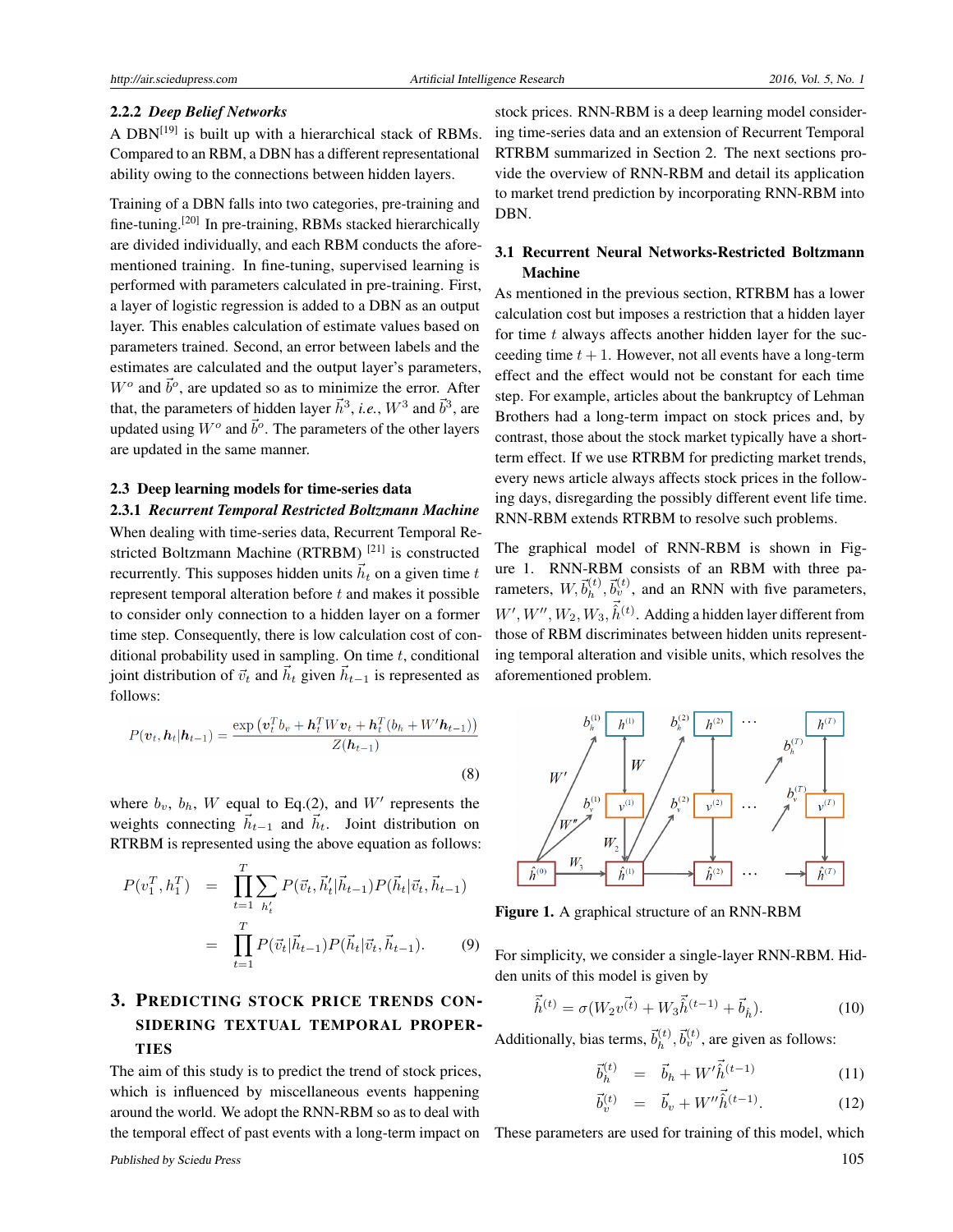is performed in two steps: First, we calculate a derivative at the RBM parameters using the contrastive divergence (CD) method. Next, we derive at the RNN parameters by applying Back-propagation Through Time (BPTT) algorithm.<sup>[\[22\]](#page-7-18)</sup>

#### 3.2 Incorporating RNN-RBM into DBN

Figure 2 depicts the proposed approach, which uses a model extending a DBN. There are two reasons why we choose a DBN. First, a DBN has multi-layer structure. In deep learning, it is generally considered that increasing the number of layers enhances the expression power of a model. Second, RNN-RBM is a model extending an RBM. Since DBN consists of hierarchically stacked RBMs, we could easily extend an RBM of a DBN to RNN-RBM. This extension alters a DBN into a model having multi-layer structure suitable for time-series data with long-term effects.



Figure 2. A graphical structure of RNN-RBM + DBN

As mentioned, this approach substitutes RNN-RBM for RBM, which is composed of an input layer  $\vec{v}$  and a hidden layer  $\vec{h}^1$ . By this substitution, we expect that one could obtain latent depictions considering temporal alteration of input. The number of dimensions of the output layer is one because this study treats the prediction of stock prices as a binary classification problem, *i.e.*, uptrend/downtrend.

The training algorithm is similar to DBN. In pre-training, each parameter is computed by the above training algorithm of an RBM and RNN-RBM. In fine-tuning, those parameters are updated by back-propagation.

## 3.3 Features

In this work, it is crucial to model temporal properties of news events expressed in natural language which have shortor long-term influences on stock prices. We first group news articles per day and each article is represented by the standard bag-of-words model. The resulting word vectors are used as the input of our model. Note that an element of the word vectors is either 1 or 0, representing whether a term appeared in the document or not, respectively.

For instance, suppose that two news articles, "Lehman Brothers declared bankruptcy" and "NEW YORK–Oil prices dropped sharply to 91 dollars a barrel", were issued on the same day. We concatenate the articles and extract nouns and verbs through part-of-speech tagging, resulting in a term set, {lehman, brothers, declared, bankruptcy, new, york, oil, prices, dropped, 91, dollars, barrel}. These terms are coded as "1" in a word vector, *e.g.*, {1,1,0, *. . .*,0,1}, where each element of the vector represents the exsistence of a certain term. This step is applied to news articles for each day to produce input data. More details of the data processing are explained in Section [4.2.](#page-4-0)

Next, we describe how to treat the model output. As mentioned, our model predicts the trend of stock prices of the next day to be either upward or downward (*i.e.*, binary classification). To be precise, output *y* is defined as

$$
y = f\left(\sigma(\vec{W}^o \vec{h}^2 + b^o)\right) \tag{13}
$$

$$
f(x) = \begin{cases} 1 & \text{if } x > 0.5 \\ 0 & \text{otherwise} \end{cases}
$$
 (14)

where  $\vec{h}^2$  represents the output of the top layer of the DBN and  $\vec{W}$ <sup>o</sup> and  $b$ <sup>o</sup> are the parameters of the layer. The output values "1" and "0" represent uptrend and downtrend, respectively.

# 3.4 Overall procedure

This section provides an overall, step-by-step procedure for applying our proposed model described above so as to make market trend prediction.

(1) Grouping news articles:

All the news articles published in a day are concatenated to create a (pseudo) large document *d* covering all the events for the day. This step is repeated for each day.

- (2) Modeling news articles:
	- A. The vocabulary *V* is determined by applying a morphological analyzer followed by statistical tests. The details of this step will be presented in Section 4.2.
	- B. Each document *d* is transformed into a vector, whose elements have 1/0 values indicating presence/absence, respectively, of a certain term in the fixed vocabulary *V* .
- (3) Creating a dataset:
	- A. For each day, the trend of the stock price (up or down) is determined.
	- B. The corresponding market trends and the concatenated news articles *d*'s are paired together.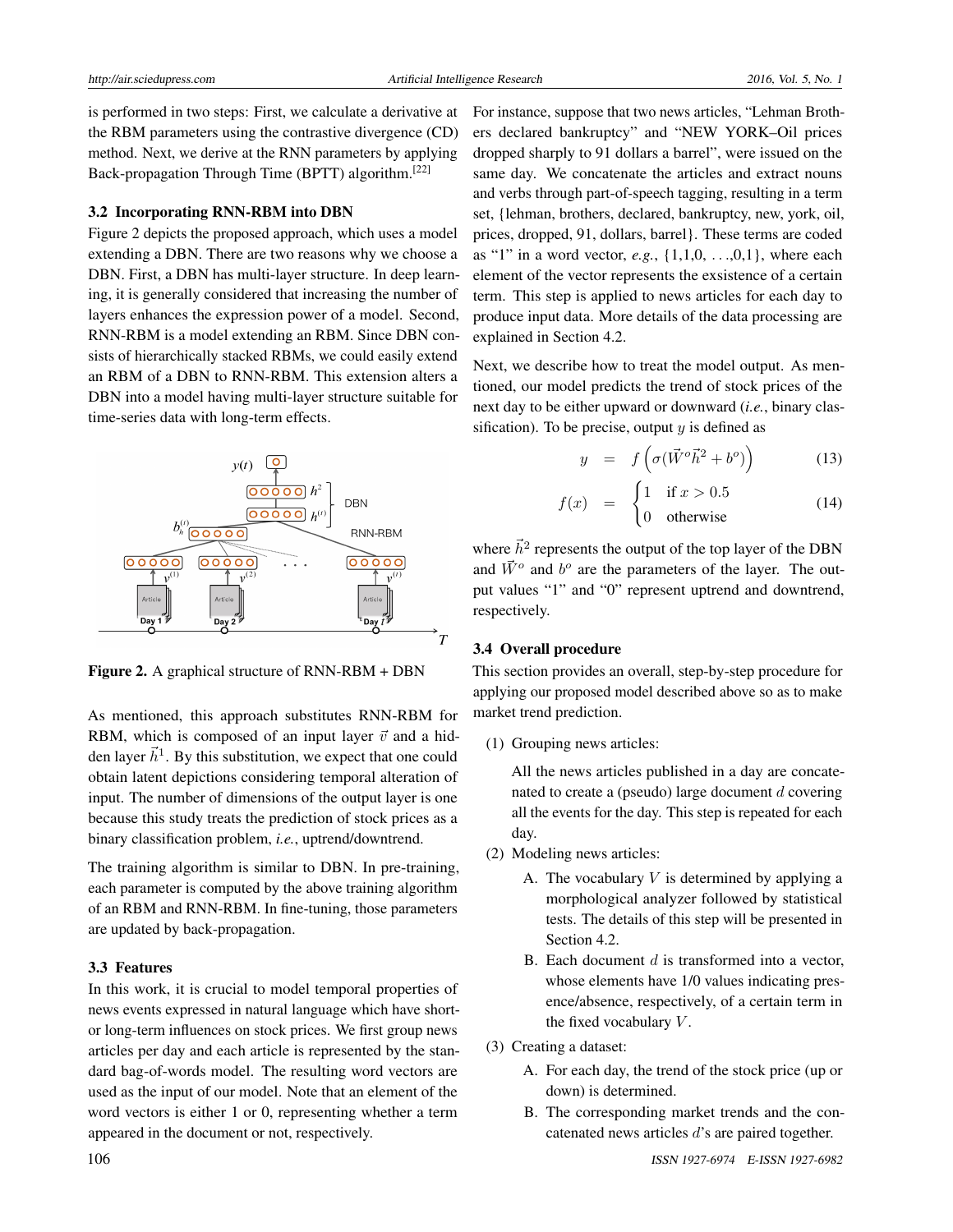- C. The data created in the previous step are split into training, validation, and test data.
- (4) Building RNN-RBM+DBN:
	- A. Using the training data from 3 (C), a  $DBN^{[19]}$  $DBN^{[19]}$  $DBN^{[19]}$ composed of two RBMs<sup>[\[17\]](#page-7-13)</sup> (denoted as  $RBM<sub>1</sub>$ and  $RBM<sub>2</sub>$ ) and an output layer ( $h<sup>2</sup>$  in Figure 2) is built.
	- B. RBM<sub>1</sub> of the DBN is replaced by RNN-RBM,<sup>[\[7\]](#page-7-6)</sup> which in part becomes  $h^{(t)}$  in Figure 2.
	- C. The number of the units in hidden layers  $(i.e., \hat{h}; h^{(t)}; h^2)$  is determined on the validation data from 3 (C).

#### (5) Tuning RNN-RBM+DBN:

The parameters are updated in two learning stages, namely, pre-training and fine-tuning, $[20]$  on the training data.

Table 1. The distribution of the uptrend/downtrend cases in training, validation, and testing data

| <b>Brands</b>       | <b>Training</b><br>(1/0) | <b>Validation</b><br>(1/0) | Test(1/0) |
|---------------------|--------------------------|----------------------------|-----------|
| Nikkei Average      | 0.51/0.49                | 0.49/0.51                  | 0.50/0.50 |
| Hitachi             | 0.39/0.61                | 0.37/0.63                  | 0.37/0.63 |
| Toshiba             | 0.37/0.63                | 0.42/0.58                  | 0.40/0.60 |
| Fujitsu             | 0.41/0.59                | 0.42/0.58                  | 0.42/0.58 |
| Sharp               | 0.44/0.56                | 0.45/0.55                  | 0.48/0.52 |
| Sony                | 0.50/0.50                | 0.47/0.53                  | 0.49/0.51 |
| Nissan Motor        | 0.40/0.60                | 0.46/0.54                  | 0.45/0.55 |
| <b>Toyota Motor</b> | 0.48/0.52                | 0.45/0.55                  | 0.48/0.52 |
| Canon               | 0.48/0.52                | 0.42/0.58                  | 0.47/0.53 |
| Mitsui              | 0.40/0.60                | 0.48/0.52                  | 0.48/0.52 |
| Mitsubishi          | 0.43/0.57                | 0.44/0.56                  | 0.49/0.51 |

# 4. EVALUATION

We evaluated the effectiveness of our model for stock price trend prediction from two different viewpoints. One was the performance of binary classification for stock price trends. The other was the profit of trading simulation, where buying and selling decision was made based on the trend classification.

#### 4.1 Experimental settings

We used the morning edition of the Nikkei newspapers published from 1999 to 2008 for experiments, where the training data were 834,882 articles during eight years (1999–2006), the validation data were 98,667 articles in 2007, and the test data were 99,728 in 2008. The target brands were Nikkei Stock Average and ten Nikkei companies whose names most frequently appeared in the whole data.

We computed Moving Average Convergence Divergence (MACD: a trading indicator often used in a technical analysis of stock prices) for each day and predicted the next day's MACD by our proposed model using the current day's news articles as input.

Table 1 summarizes the distribution of the uptrend/downtrend cases in the training, validation, and testing data. The number of instances in each data set is 1,894, 236, and 236, respectively. Based on the preliminary experiments on the validation data, the number of the units in hidden layers  $\vec{h}^{(t)}$ ,  $\vec{h}^2$ , and  $\vec{\hat{h}}$  was set to 3,750, 2,500, and 200, respectively.

The proposed model was implemented in Theano ([http://](http://deeplearning.net/software/theano) [deeplearning.net/software/theano](http://deeplearning.net/software/theano)) a Python library that makes it possible to define and evaluate mathematical expressions involving multi-dimensional arrays efficiently. We trained this model on an NVIDIA Tesla K40 GPU.

#### <span id="page-4-0"></span>4.2 Preprocessing

In order to transform news articles into word vectors, we first determined the vocabularies (a term set or features) through a morphological analysis and statistical tests for indepen-dence. We utilized MeCab<sup>[\[23\]](#page-7-19)</sup> as a morphological analyzer where Wikipedia entries and Nihon Keizai Shinbun's keywords were added to the dictionary of the analyzer to deal with possibly specialized vocabularies.

Table 2. Cross table for computing chi-square scores

|            | <b>Uptrend</b><br>$(>1\%)$ | <b>Downtrend</b><br>$(>1\%)$ | <b>Neutral</b> | Sum      |
|------------|----------------------------|------------------------------|----------------|----------|
| Appear     | $U_{w+}$                   | $D_{w+}$                     | $N_{w+}$       | $A_{w+}$ |
| Not appear | $U_{w}$                    | $D_{w}$                      | $N_{w}$        | $A_{w}$  |
| Sum        |                            | D                            | Ν              |          |

Considering computation time, we fixed the number of terms used in our experiments to 5,000, whose chi-square scores were the highest among the terms appeared in the training data set. Chi-square scores were computed for each term and each brand in Nikkei 225 with respect to three possible directions of trend, *i.e.*, uptrend (over 1%), downtrend (over 1%), and neutral. Table 2 shows the cross table, where  $U_{w+}$  ( $U_{w-}$ ) denote the number of days when a term in question appeared (did not appear) in news articles during the days of uptrend. Similarly,  $N_{w+}$  ( $N_{w-}$ ) are the number of days when a term in question appeared (did not appear) during the downtrend.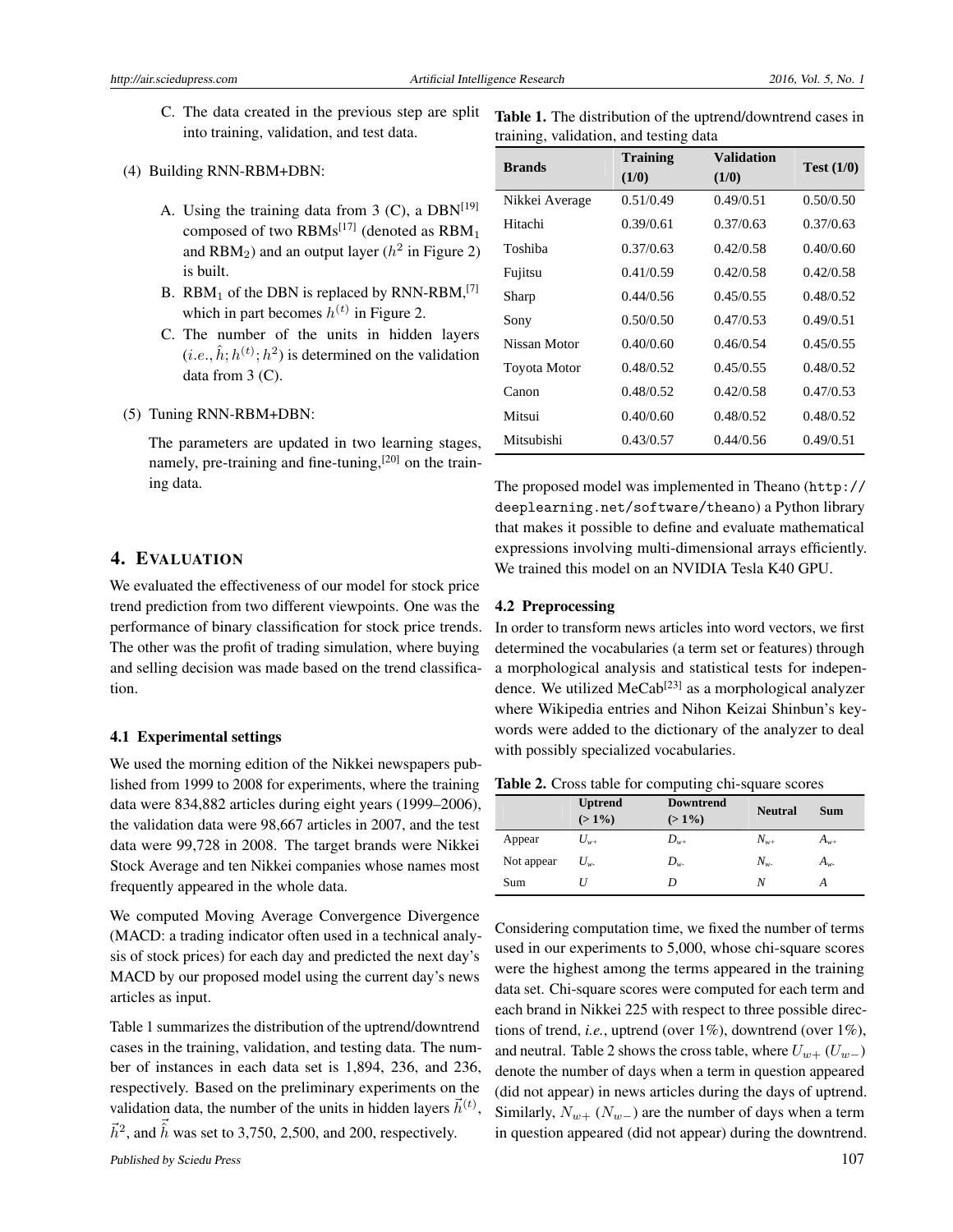(16)

<span id="page-5-0"></span>The two chi-square scores,  $\chi^2_{up trend}$ ,  $\chi^2_{down trend}$ , were calculated for each term *w* for each brand as in Eq. [\(15\)](#page-5-0) and Eq. [\(16\)](#page-5-1).

$$
\chi_{uptrend}^{2} = \frac{(|U_{w+} \cdot (D_{w-} + N_{w-}) - U_{w-} \cdot (D_{w+} + N_{w+})| - \frac{A}{2})^{2} \cdot A}{A_{w+} \cdot A_{w-} \cdot U \cdot D}
$$
\n(15)

<span id="page-5-1"></span>
$$
\chi_{downtend}^{2} = \frac{(|D_{w+} \cdot (U_{w-} + N_{w-}) - D_{w-} \cdot (U_{w+} + N_{w+})| - \frac{A}{2})^{2} \cdot A}{A_{w+} \cdot A_{w-} \cdot U \cdot D}
$$

Then, terms were sorted in descending order of the scores where  $\chi^2_{up trend}$  and  $\chi^2_{down trend}$  were not distinguished, and 5,000 unique terms from the top were identified as the vocabularies.

#### 4.3 Empirical results

The performance (error rates) for predicting the market trend on the test data is presented in Table 3, where "baseline" simply chose the majority class between uptrend and downtrend, SVM used a linear kernel with parameter  $C = 0.0001$ , DBN is a deep learning model not considering temporal properties, and RNN-RBM+DBN is our model. For DBN, the number of units in hidden layers  $\vec{h}^1$ ,  $\vec{h}^2$  were also optimized using the validation data.

Table 3. Test error rates for stock price prediction

| <b>Brands</b>       | <b>Baseline</b> | <b>SVM</b> | <b>DBN</b> | <b>RNN-RB</b><br>$M + DBN$ |
|---------------------|-----------------|------------|------------|----------------------------|
| Nikkei              | 49.57           | 48.73      | 45.50      | 43.62                      |
| Average             |                 |            |            |                            |
| Hitachi             | 35.71           | 37.29      | 32.00      | 32.00                      |
| Toshiba             | 39.52           | 41.95      | 38.50      | 38.50                      |
| Fujitsu             | 40.00           | 40.25      | 32.00      | 34.00                      |
| Sharp               | 42.00           | 47.88      | 40.00      | 40.00                      |
| Sony                | 43.00           | 47.46      | 41.43      | 40.95                      |
| Nissan Motor        | 40.00           | 45.34      | 39.50      | 37.00                      |
| <b>Toyota Motor</b> | 44.29           | 53.39      | 43.81      | 42.38                      |
| Canon               | 43.81           | 53.39      | 43.00      | 39.11                      |
| Mitsui              | 46.96           | 47.88      | 41.43      | 41.43                      |
| Mitsubishi          | 43.81           | 49.15      | 43.33      | 40.43                      |
| Average             | 42.61           | 46.61      | 40.05      | 39.04                      |

Comparing the baseline and SVM with DBN, the error rate reduces from 42.60% and 47.30% to 40.05% on average and the differences were found statistically significant  $(p < .01)$ . The result indicates the effectiveness of the general deep learning model in the target problem. In addition, our proposed approach, RNN-RBM+DBN, produced the lowest error rate for most of the brands (including some ties) and consequently further reduced the error rate to 39.04%. Although this difference was not significant ( $p = .076$ ), it may suggest the importance of considering the past events as we will discuss in the following section.

Here, it should be mentioned that the error rates of the baseline are slightly different from Table 1. This is due to that input data were divided into mini batches and some data not included in any batches were ignored in evaluation.

Table 4. Profits/losses of trading simulation in Japanese yen

| <b>Brands</b>       | <b>SVM</b> | $RNN-RBM + DBN$ |
|---------------------|------------|-----------------|
| Hitachi             | $-2965$    | -475            |
| Toshiba             | $-1583$    | $-880$          |
| Fujitsu             | $-188$     | -71             |
| Sharp               | -479       | 3               |
| Sony                | $-40$      | 29              |
| Nissan Motor        | $-150$     | -38             |
| <b>Toyota Motor</b> | -787       | 111             |
| Canon               | -887       | 209             |
| Mitsui              | $-658$     | -87             |
| Mitsubishi          | $-1680$    | $-305$          |
| Total               | $-9417$    | -1504           |

Next, we report on the results of trading simulation. The experiment was conducted on the test data, *i.e.*, for the year 2008. The trading decision was made based on the stock price trend prediction above. Specifically, if the previous day's prediction was "downward" and the current day's prediction was "upward", the decision was "buy", and *vice versa*. We looked at two consecutive days' predictions because we were predicting not the trend of stock prices but the trend of MACD. Since MACD represents the trend of stock prices by averaging them, one could expect greater profits by focusing on its change point. The results are summarized in Table 4 comparing SVM and our model. Note that we did not consider intermediary fees for dealing stocks. Also note that since the unit of trading was fixed to one, the absolute profit/loss was relatively small.

Even though the total performance was turned out to be negative for both models, our model was better than SVM for all brands. A possible reason for the negative results is that there was an overall downward trend in 2008. Because it is difficult to gain a large profit in a stock market in such trend without share holdings, it is practically important to minimize the loss.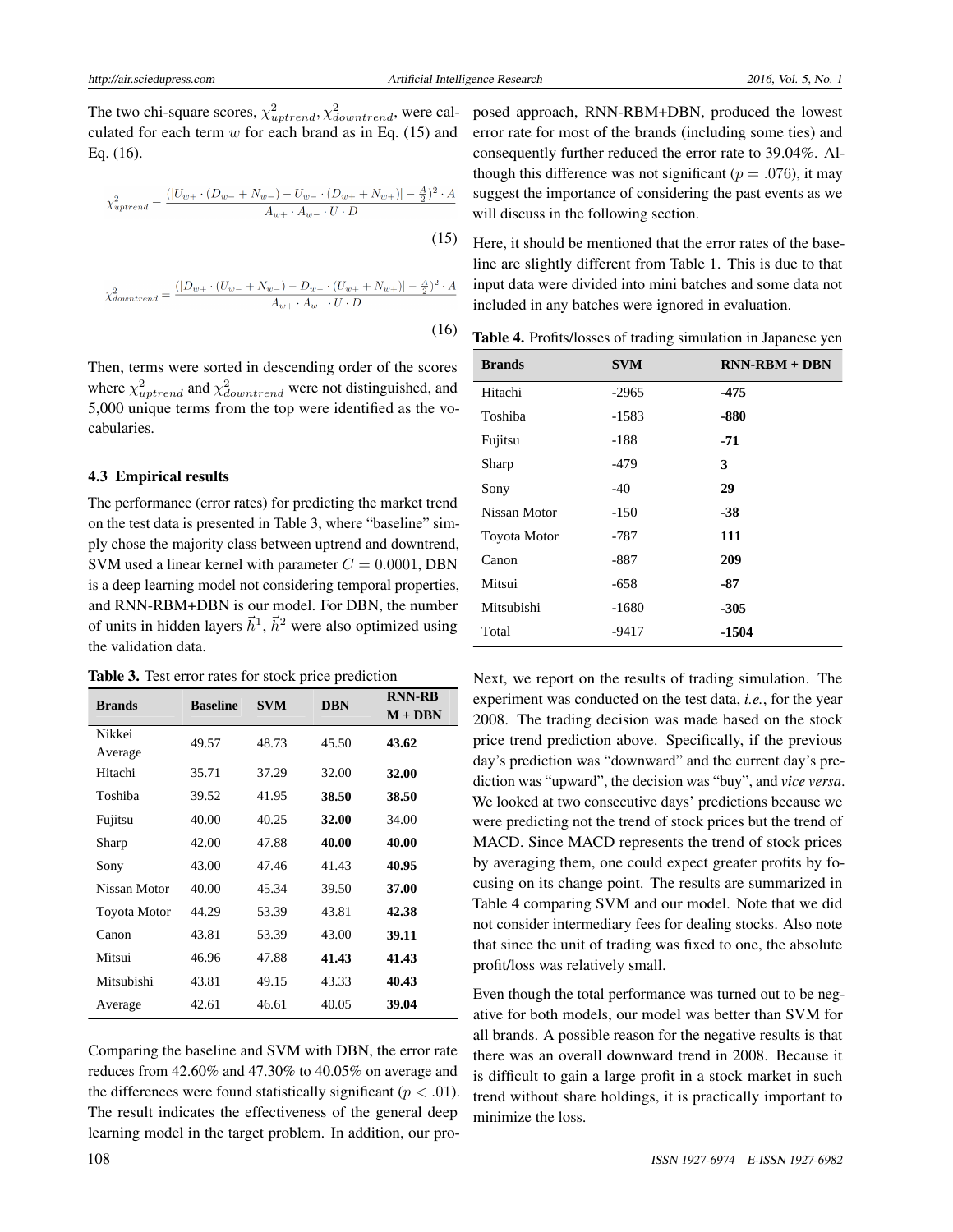# 5. DISCUSSION

While the error rate of RNN-RBM+DBN was lower than that of DBN, the difference was not statistically significant. We conjecture that the inconclusive result was obtained due to the small number of significant events having long-term effects for the period corresponding to the test data. In other words, if there are not many such significant events, it is natural that there is not much difference between DBN and RNN-RBM+DBN.

Therefore, we carried out another experiment focusing on a shorter period in which a known significant event actually occurred. Specifically, we focused on the bankruptcy of Lehman Brothers and predicted the market trend between September 15 (when the bankruptcy was reported) to October 28, 2008. The results of the experiment are shown in Table 5.

Table 5. Comparison of test error rates after a significant financial crisis

| <b>Brands</b>       | SVM   | $RNN-RBM + DBN$ |
|---------------------|-------|-----------------|
| Nikkei Average      | 51.61 | 38.70           |
| Hitachi             | 61.29 | 32.25           |
| Toshiba             | 54.83 | 38.70           |
| Fujitsu             | 45.16 | 32.25           |
| Sharp               | 58.06 | 45.16           |
| Sony                | 41.93 | 41.93           |
| Nissan Motor        | 29.03 | 35.48           |
| <b>Toyota Motor</b> | 48.38 | 45.16           |
| Canon               | 54.83 | 54.83           |
| Mitsui              | 41.93 | 38.70           |
| Mitsubishi          | 29.03 | 25.80           |
| Average             | 46.92 | 39.00           |

Similar to the results in Table 3, our approach, RNN-RBM+DBN, showed the lowest error rates for many brands but this time the improvement of our approach over DBN is more apparent. The average error rate was found to be 39.00% as compared with 46.92% of DBN; the difference was statistically significant at the 5% significance level  $(p = .025)$ . These results suggest the capability of RNN-RBM+DBN to consider temporal properties of significant past events which have long-term effects on stock prices.

Here, it should be noted that even though the exact event of Lehman Brothers' bankruptcy does not exist in the training

or validation data, our model was capable of capturing the effect of the unknown event appearing for the first time in the test data. This is assumedly due to the feature selection process. We selected features (terms) as described in Section [4.2](#page-4-0) and the selected features do include "Lehman", "bankruptcy", *etc*. When Lehman Brothers failed, "Lehman" and "bankruptcy" were often used together, which formed a word vector coding their co-existence and led to the correct prediction in many cases.

# 6. CONCLUSION

This paper proposed an approach to predicting the trend of stock prices by focusing on news events with long-term effects. To consider such events, we employed a deep learning model, specifically, a combination of RNN-RBM, a recurrent model typically used for time-series data, and DBN composed of hierarchically stacked RBMs. The input data of the model are news articles represented as word vectors by the bag-of-words representation.

To evaluate the effectiveness of the approach, we conducted experiments on 10 years' worth of Nikkei newspaper articles, where those published between 1999 and 2007 were used for training and tuning model parameters and those in 2008 were used for testing. We chose the Nikkei Stock Average and ten brands whose names appeared most frequently in the newspaper and predicted the trend of their stock prices to be uptrend or downtrend (*i.e.*, binary classification). The results were compared with SVM and DBN (which do not consider past events) along with a simple baseline choosing the majority class. On average, our proposed approach showed the lowest error rate and the improvement was statistically significant except when compared with DBN. We looked into the insignificant case (*i.e.*, our approach *vs.* DBN) and found that if we focused on a certain period after a known significant event, the improvement of our approach over DBN also became more apparent. In addition, we reported on the dealing simulation based on the trend prediction made by our model. Even though the total performance was negative, our model consistently showed less losses than SVM. These results indicate the effectiveness of the deep learning models in general in the financial domain and also suggest the potential of the recurrent model to capture the properties of past significant events with long-term effects on the stock market.

#### ACKNOWLEDGEMENTS

This work is partially supported by JSPS KAKENHI Grant Numbers 25330363 and MEXT, Japan.